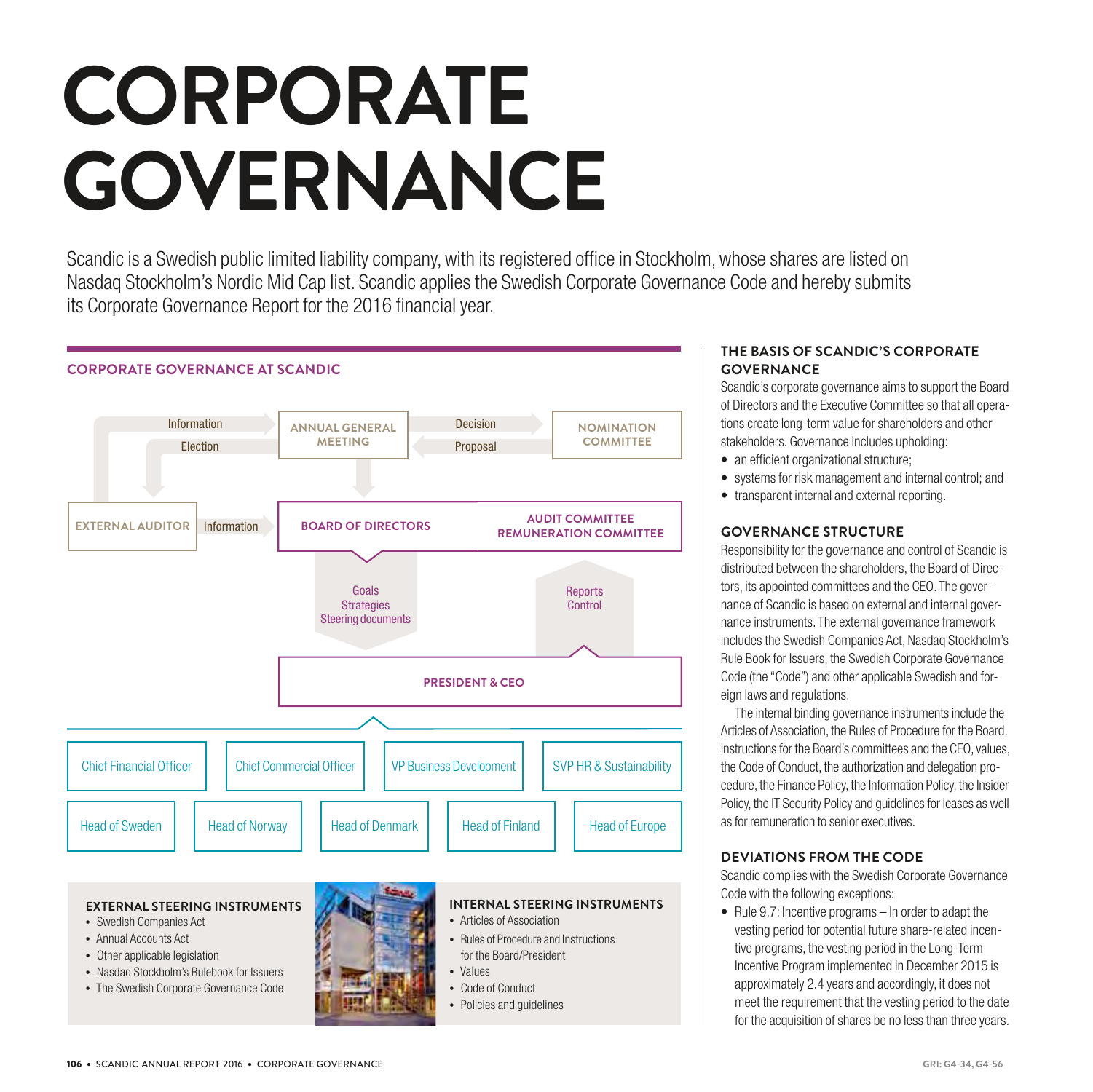### **SIGNIFICANT EVENTS IN 2016**

During 2016, changes were made to Scandic's Group management to further strengthen, focus and streamline the Group's operations and leadership. The Group's five country managers were added to the Executive Committee while the position of Chief Operating Officer was phased out. The 2016 Annual General Meeting resolved to amend the company's Article of Association § 6 whereby the maximum number of Board members was increased from ten to eleven members. The Meeting approved the Board's proposal to adopt a Long-Term Incentive Program for a maximum of 40 senior executives and key employees in the Scandic Group.

#### **SHARE AND SHAREHOLDERS**

The Scandic share has been listed on Nasdaq Stockholm's Nordic Mid Cap list since December 2, 2015. At year-end 2016, the share capital of Scandic was 25.7 MSEK divided into 102,985,075 shares with all shares conferring equal voting rights, an equal share of assets and earnings and an equal share of any dividends. Of the total share capital, 71.3 percent was held by Swedish investors and 28.7 percent by foreign investors. The ten largest shareholders represented 60.4 percent of the share capital and votes in the Company. Sunstorm Holding AB was the largest shareholder with 20.4 percent of the share capital and votes. Sunstorm Holding AB is controlled by EQT V Ltd, advised by EQT Partners (an indirect holding of approximately 86 percent of the shares), with Accent Equity 2003 fund as a co-investor (an indirect holding of approximately 12 percent of the shares).

#### Shareholders' influence through the general meeting

The shareholders exercise influence at the general meeting, which is Scandic's highest decision-making body. The general meeting adopts the Articles of Association and at the Annual General Meeting, which is the regular general meeting held annually, the shareholders elect the Board members, the Chairman of the Board and the auditor, and determine their fees. The Annual General Meeting further adopts

the income statement and the balance sheet and decides on the appropriation of profits and whether to discharge the Board members and the CEO from liability to the Company. The Annual General Meeting also appoints the Nomination Committee, determines their work and adopts principles of remuneration and terms of employment for the CEO and other senior executives. Scandic's Annual General Meeting is held annually in Stockholm before the end of June. Extraordinary general meetings may be held as and when needed.

#### **2016 ANNUAL GENERAL MEETING**

At the Annual General Meeting held on May 12, 2016 in Stockholm, resolutions were passed on the following:

- Adoption of the income statement and balance sheet for 2015.
- Approval of the Board of Directors' proposal that no dividend be paid for the 2015 financial year and that the year's profit be carried forward.
- To discharge the Board of Directors and the CEO from liability to the Company.
- That the Board of Directors shall consist of 11 members and no alternates.
- Vagn Sørensen, Per G. Braathen, Grant Hearn, Lottie Knutson, Eva Moen Adolfsson, Niklas Sloutski and Fredrik Wirdenius were re-elected as Board members. Ingalill Berglund, Albert Gustafsson, Stephan Leithner and Christoffer Lundström were elected as new members of the Board. Vagn Sørensen was re-elected as Chairman of the Board.
- PricewaterhouseCoopers was reappointed as auditor, with Magnus Brändström as the auditor-in-charge for the period until the end of the 2017 Annual General Meeting.
- Remuneration to the Board of Directors and the auditor.
- Adoption of guidelines for remuneration to senior executives in accordance with the proposal of the Board.

• Adoption of the Long-Term Incentive Program and hedging measures for the program in accordance with the proposal of the Board.

#### **2017 ANNUAL GENERAL MEETING**

Scandic's 2017 Annual General Meeting will be held on May 10, 2017 in Stockholm. For more information, see page 129.

#### **NOMINATION COMMITTEE**

The Nomination Committee represents the Company's shareholders and is tasked with preparing proposals for the Annual General Meeting regarding the election of the Chairman of the Annual General Meeting, Board members, the Chairman of the Board and the auditor, as well as proposals for fees to the Board of Directors, fees to the auditors and, to the extent it is considered required, proposed changes to the instructions to the Nomination Committee. The proposals should be justified to reflect the requirement that the Board have a composition that is appropriate based on the Company's needs, characterized by versatility and breadth. The Nomination Committee strives to meet the Code's requirements for an even gender distribution and diversity mainly with regard to age, nationality and skills.

The Company shall have a Nomination Committee consisting of the Chairman of the Board and a representative of each of the three largest shareholders, based on shareholder statistics from Euroclear Sweden AB, as at the last banking day in August every year. The Nomination Committee's term of office shall run until a new Nomination Committee has been appointed.

Unless otherwise agreed by the members of the Nomination Committee, the Chairman of the Nomination Committee shall be the member who represents the largest shareholders based on the number of votes. If a shareholder should cease to be one of the three largest shareholders by number of votes during the Nomination Committee's term of office, the representative appointed by the shareholder in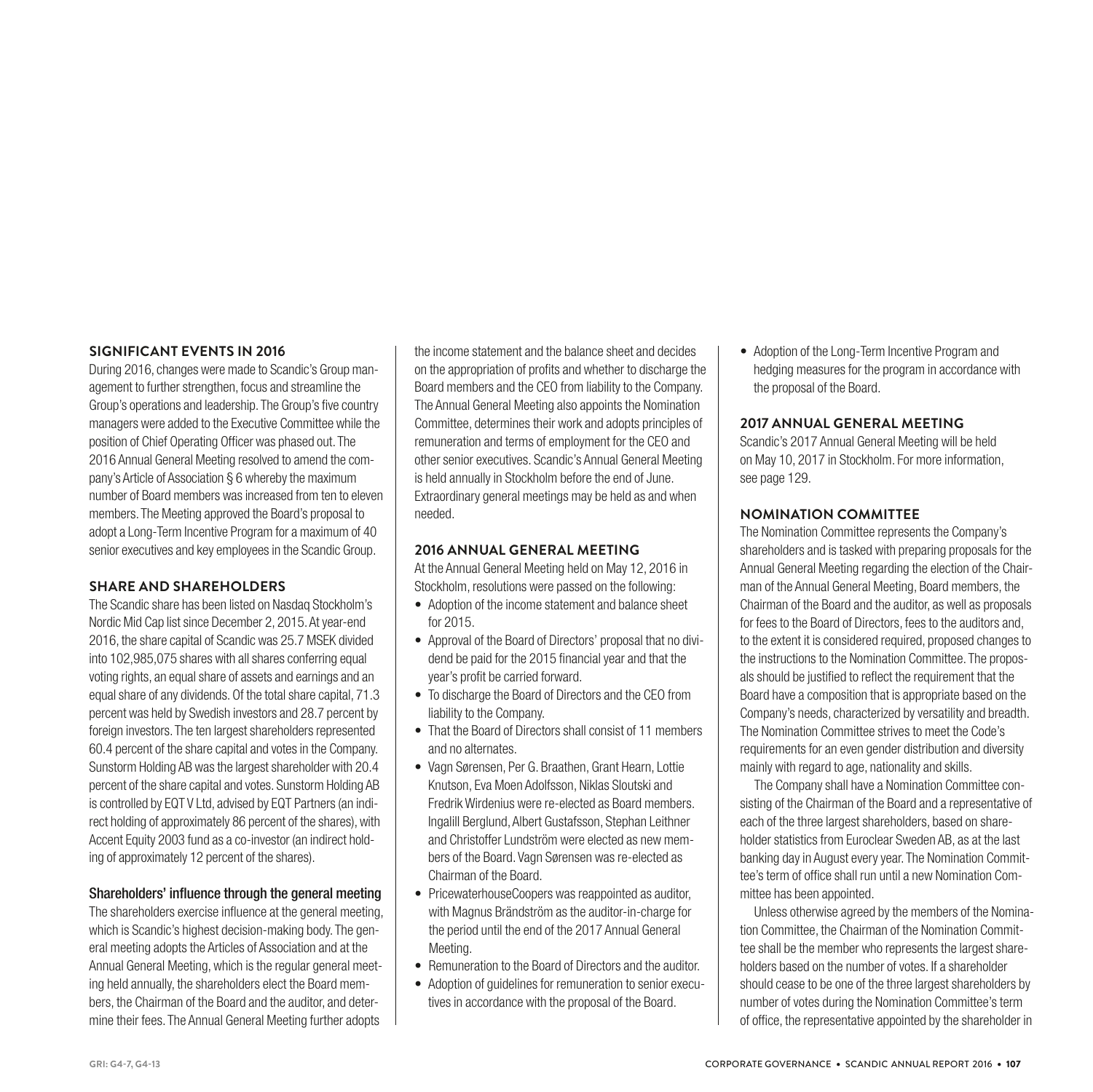question shall resign, and the shareholder who has become one of the three largest shareholders by number of votes shall appoint a representative. Such a change is not necessary if the change in votes is marginal or if the change occurs later than three months prior to the Annual General Meeting, unless there are special reasons for it.

The names of the three shareholder representatives and the names of the shareholders represented by them shall be announced no later than six months prior to the Annual General Meeting.

#### The Nomination Committee for the 2017 Annual General Meeting

The Nomination Committee for the 2017 Annual General Meeting consists of four members and in addition to the Chairman of the Board of Directors includes representatives from the three largest shareholders. The work of the Nomination Committee was led by Joel Lindeman of Provobis. The composition of the Nomination Committee was published in a press release on October 11, 2016.

| <b>Nomination Committee</b> | % of the number of votes<br>as at Dec 31, 2016 |  |  |
|-----------------------------|------------------------------------------------|--|--|
| Vagn Sørensen               |                                                |  |  |
| Stephan Leithner            | Sunstorm Holding AB                            |  |  |
| Lars-Åke Bokenberger        | AMF                                            |  |  |
| Joel Lindeman               | Provobis AB                                    |  |  |

In the work on nominations for the 2017 Annual General Meeting, the Nomination Committee assessed the size and composition of the current Board of Directors as well as Scandic's operations. Special weight was attached to industry-specific and financial expertise and an even gender distribution. The Nomination Committee complies with the rules in the Code regarding Board Member independence. The 2017 Nomination Committee held three meetings and maintained communication in between. The Nomination Committee based its work on the Chairman of the Board's report on the work of the Board of Directors and discussions with the CEO.

The proposals of the Nomination Committee will be presented at the 2017 Annual General Meeting and on Scandic's website at www.scandichotelsgroup.com.

The website also presents the motivations behind the proposals, a report on the committee's work as well as a full presentation of the proposed members.

The Nomination Committee can be reached at nominationcommittee@scandichotels.com. For the Nomination Committee to consider suggestions, shareholders who wish to submit proposals may do so at any time, however before December 31. More information is available at www.scandichotelsgroup.com.

#### **BOARD OF DIRECTORS**

The Board of Directors is responsible for Scandic's organization and the management of the Company's affairs. According to the Articles of Association, the Board of Directors shall consist of no fewer than three and no more than 11 Board members, with no more than two alternates. In addition, trade unions are entitled to appoint two regular Board members and two alternates. Board members are elected annually at the Annual General Meeting for the period up until the end of the subsequent Annual General Meeting.

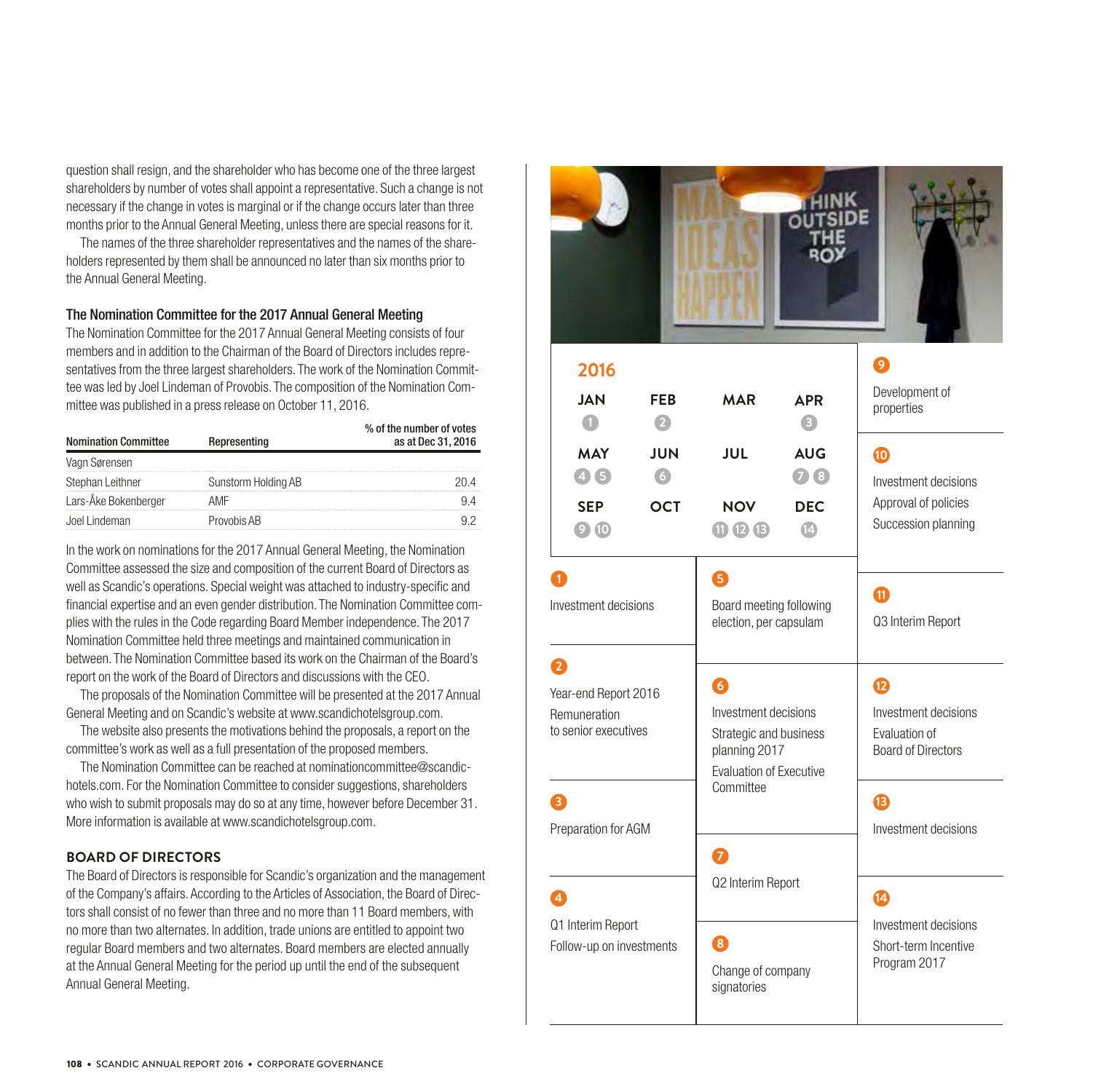#### Composition of the Board of Directors 2016

The Board of Directors currently comprises 11 members and one employee representative elected for the period up until the end of the 2017 Annual General Meeting. Four of the 11 Board members are foreign nationals. The CEO and the Group's Chief Financial Officer participate in Board meetings, as well as the Board's secretary. Other employees of the Group participate in Board Meetings as and when necessary to report on special matters.

#### Independence

None of the Board members are employed by the Scandic Group. All Board members are considered to be independent in relation to the Company and the senior executives. Eight of the 11 Board members, who are independent in relation to the Company and the senior executives, are also independent in relation to the Company's major shareholders. Scandic thereby complies with the requirements in the Code regarding the Board of Directors' independence in relation to the Company, the senior executives and the Company's major shareholders.

#### Work of the Board of Directors

The duties of the Board of Directors are regulated in the Swedish Companies Act, the Company's Articles of Association and the Code. The work and procedures of the Board of Directors are decided annually in written Rules of Procedure. These rules govern the distribution of work and responsibilities among the Board members, the Chairman of the Board and the CEO, and the routines for financial reporting. The Board of Directors also adopts instructions for the committees of the Board of Directors.

The duties of the Board of Directors include appointing the CEO, adopting strategies, business plans, budgets, interim reports, year-end accounts and annual reports as well as instructions, policies and guidelines. The Board of Directors shall also monitor the financial performance of the Company, ensure the quality of financial reporting and internal control and evaluate the operations in relation to the objectives and guidelines adopted by the Board of Directors. The Board of Directors also resolves whether to enter into or extend leases, franchise agreements and management agreements and whether significant invest-

| Name                         | Position            | Elected,<br>vear | Independent in relation Independent in rela-<br>to the company and<br>senior executives | tion to the largest<br>shareholders | Attendance<br>and number<br>of meetings <sup>1)</sup> | Committees, atten-<br>dance and number<br>of meetings <sup>1)</sup> | Remunera-<br>tion 2016 |
|------------------------------|---------------------|------------------|-----------------------------------------------------------------------------------------|-------------------------------------|-------------------------------------------------------|---------------------------------------------------------------------|------------------------|
| Vagn Sørensen                | Chairman            | 2007             | Yes                                                                                     | Yes                                 | 14 (14)                                               | Remun. Comm. 4 (4)                                                  | 729,167                |
| Ingalill Berglund            | Member              | 2016             | Yes                                                                                     | Yes                                 | 9(14)                                                 | Audit Comm. 5 (8)                                                   | 274,167                |
| Per G. Braathen              | Member              | 2007             | Yes                                                                                     | Yes                                 | 14 (14)                                               |                                                                     | 311,667                |
| Caspar Callerström           | Member              | 2007             | Yes                                                                                     | <b>No</b>                           | 4 (14)                                                | Audit Comm. 3 (8)                                                   | 150,000                |
| Albert Gustafsson            | Member              | 2016             | Yes                                                                                     | <b>No</b>                           | 9(14)                                                 | Audit Comm. 5 (8)                                                   | 215,833                |
| Grant Hearn                  | Member              | 2014             | Yes                                                                                     | Yes                                 | 13(14)                                                | Remun. Comm. 2 (4)                                                  | 382,500                |
| Lottie Knutson               | Member              | 2015             | Yes                                                                                     | Yes                                 | 13(14)                                                |                                                                     | 311,667                |
| Stephan Leithner             | Member              | 2016             | Yes                                                                                     | <b>No</b>                           | 10(14)                                                | Remun. Comm. 1 (4)                                                  | 215,833                |
| Christoffer Lundström Member |                     | 2016             | Yes                                                                                     | Yes                                 | 10(14)                                                | $\overline{\phantom{0}}$                                            | 186,667                |
| Eva Moen Adolfsson           | Member              | 2014             | Yes                                                                                     | Yes                                 | 14 (14)                                               | Remun. Comm. 4 (4)                                                  | 390,833                |
| Niklas Sloutski              | Member              | 2011             | Yes                                                                                     | <b>No</b>                           | 13(14)                                                | Audit Comm. 7 (8)                                                   | 332,500                |
| <b>Rikard Steiber</b>        | Member              | 2014             | Yes                                                                                     | Yes                                 | 2(14)                                                 | -                                                                   | 125,000                |
| Fredrik Wirdenius            | Member              | 2015             | Yes                                                                                     | Yes                                 | 14(14)                                                | -                                                                   | 311,667                |
| Jan Wallmark                 | Employee<br>repres. | 2015             | Yes                                                                                     | Yes                                 | 14 (14)                                               | -                                                                   | 42,000                 |
| Totalt                       |                     |                  |                                                                                         |                                     |                                                       |                                                                     | 3,979,501              |

1) Total number of meetings during the year. Ingalill Berglund, Stephan Leithner, Albert Gustafsson and Christoffer Lundström joined the Board on May 12, 2016 and therefore they have not been able to attend all of the meetings during the year. Caspar Callerström and Rikard Steiber left the Board on May 12, 2016.

ments or changes in the Group's organization and operations should be made.

The Chairman of the Board is responsible for the work of the Board of Directors, including ensuring that the work of the Board of Directors is conducted efficiently and that it fulfills its obligations in accordance with applicable laws and regulations. The Chairman of the Board shall, in close cooperation with the CEO, monitor the Company's performance and prepare and lead Board meetings. The Chairman of the Board is also responsible for ensuring that the Board members evaluate their work annually and continually receive the information required to conduct their work efficiently. The Chairman of the Board represents the Company vis-à-vis the shareholders.

# Work during the year

During the year, eight regular Board meetings were held, of which one per capsulam, and six extraordinary meetings, of which two per capsulam. The Board dealt with issues related to investment decisions, property development, policies and remuneration to senior executives.

# **COMMITTEES OF THE BOARD OF DIRECTORS**

The Board of Directors has two committees: The Audit Committee and the Remuneration Committee. Neither committee is authorized to make decisions, but they prepare matters and present them to the Board of Directors for decisions. The work of the committees is conducted in accordance with the written procedures for each committee, as adopted by the Board of Directors and the Rules of Procedure for the Board.

# Remuneration Committee

The Remuneration Committee prepares resolutions in matters involving remuneration principles, salaries, benefits and remuneration to the CEO and senior executives who are subordinate to the CEO. The Remuneration Committee shall also supervise and evaluate the outcome of programs for variable remuneration and the Company's compliance with the guidelines for remuneration adopted at a general meeting.

The Remuneration Committee shall consist of at least three Board members elected at a general meeting. The Chairman of the Board can also be the Chairman of the Remuneration Committee. The other members of the Committee shall be independent in relation to the Company and its senior executives.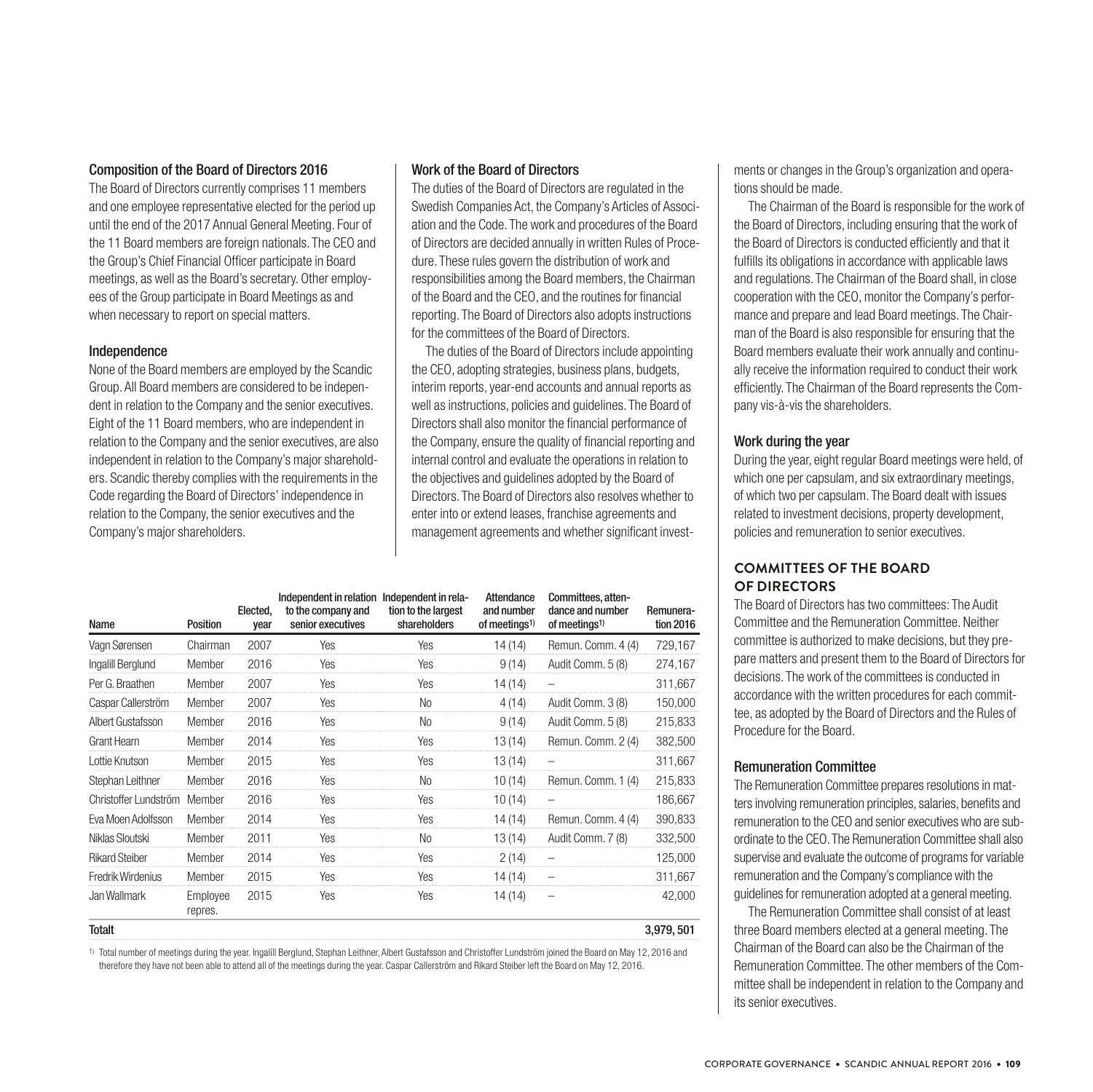The Remuneration Committee consists of Eva Moen Adolfsson (Chairman), Vagn Sørensen, Grant Hearn and Stephan Leithner.

The Remuneration Committee held four meetings during the year. The Committee conducted a review of the basic remuneration of senior executives, the bonus program, other remuneration and the Long-Term Incentive Program.

#### Audit Committee

The Audit Committee prepares the Board of Directors' work on matters involving risk assessments, internal control, internal audit, accounting, financial reporting and audits. The Committee's work aims to ensure compliance with the adopted principles for financial reporting and internal control and that the Company's relationship with its auditors is appropriate for the purpose.

The Audit Committee shall also evaluate the audit and provide a report to the Nomination Committee. It shall also propose auditors to the Nomination Committee.

The Audit Committee also follows up and comments on non-auditing related services that Scandic procures from the company's auditor.

 The Audit Committee shall consist of at least three members. The majority of the members shall be independent in relation to the Company and the senior executives, and at least one member shall be independent in relation to the Company, the Company's senior executives and the Company's major shareholders, and shall have experience in auditing or accounting.

The Remuneration Committee consists of Ingalill Berglund (Chairman), Albert Gustafsson and Niklas Sloutski. The requirements of the Swedish Companies Act regarding independence and accounting or auditing expertise are thus met.

The Audit Committee held eight meetings during the year, five of which were attended by the Company's auditor.

The following matters were handled at the Audit Committee meetings:

- Interim reports review prior to approval by the Board of Directors.
- Status of internal control and risk analysis, and evaluation of the structures and efficiency of internal control.
- The auditors' reports on the review of the annual accounts, the interim report for the third quarter, "early warning" and internal control.
- Audit plan and auditors' fees, and evaluation of auditors' work and independence.
- Evaluation of the requirement for an internal audit function for recommendation to the Board of Directors.
- IT Security Policy review prior to the approval by the Board of Directors.
- Status of ongoing disputes and legal matters standing item at all meetings.

# **EVALUATION OF THE WORK OF THE BOARD OF DIRECTORS**

The Chairman of the Board is responsible for evaluating the work of the Board of Directors. The Board of Directors evaluates its work annually. This evaluation concerns the procedure and main direction for the work of the Board of Directors. The evaluation also focuses on access to and the need for special expertise on the Board of Directors. The evaluation in 2016, in which members of the Board evaluated the work anonymously, was carried out with the help of an external consultant. The results were presented and discussed by the Board of Directors and Nomination Committee. The evaluation was used as a tool to develop the work of the Board of Directors and also constitutes support for the work of the Nomination Committee.

# **Auditors**

PricewaterhouseCoopers has been the Company's auditor since 2012. At the Annual General Meeting held on May 12, 2016, PricewaterhouseCoopers was reappointed as auditor, with Magnus Brändström as the auditor-in-charge, for the time until the end of the 2017 Annual General Meeting. Magnus Brändström is an authorized public accountant and a member of FAR. During 2016, the auditor reported its observations once to the Board of Directors. No members of the Executive Committee were present. Thereafter, the auditor participated in five meetings with the Audit Committee.

The Audit Committee evaluates the auditors' work and independence annually.

The auditor receives a fee for its work, according to a resolution at the Annual General Meeting. Information on auditors' fees is provided in Note 4 on page 78.

# **EXECUTIVE COMMITTEE**

Scandic's Executive Committee has solid experience from the hotel sector and consumer-oriented operations in various markets. The Executive Committee consists of the CEO and nine senior executives: The Chief Financial Officer (CFO), the Chief Commercial Officer (CCO), the Senior Vice President Human Resources & Sustainability (SVP HR &

Sustainability), the Vice President Business Development (VP Business Development) and the Group's five Country Heads. Five different nationalities are represented in the Executive Committee, which is composed of nine men and one woman. During the year, the Company's Country Heads were included in the Executive Committee and the position of Chief Operating Officer was phased out. The VP Communication & IR left the company in November 2016 and since then, neither function is represented in the Executive Committee. During the year, six new members joined the Executive Committee. See pages 116–117 for more information.

The CEO's areas of responsibility and powers are governed by the Rules of Procedure for the Board of Directors and instructions for the CEO. The CEO is responsible for communicating and implementing Scandic's strategy, business plans and other decisions in the organization. The CEO is also ultimately responsible for ensuring that the governance, organization, risk management, internal processes and IT infrastructure are satisfactory.

To achieve economies of scale and ensure a consistent customer offering, Scandic has gathered a number of support functions centrally including accounting and finance, HR, purchasing, IT, marketing, product development, revenue management, and restaurants & conferences. Personnel in charge of the various Group functions are also in charge of developing group-wide policies, guidelines and working methods and for following up on and ensuring that the Group's operations are conducted in compliance with adopted policies and standards.

# **Sustainability**

Sustainability is an integrated part of Scandic's governance and reporting. The understanding of and commitment to challenges such as climate change, creating ethical and safe workplaces and being a responsible purchasing party are of major importance to the Group. In these contexts, Scandic's governance documents are Scandic's Code of Conduct, Code of Conduct for Suppliers, the Anti-Corruption Policy and the Environmental Policy. During 2015, Scandic updated its Code of Conduct. The Code sets out that diversity contributes to business success. Scandic's policy documents clearly stipulate that no form of discrimination is accepted. All countries strive to employee people who reflect the society in which the hotel operates at the same time as discrimination and harassment are prohibited. When appointing Board members, Scandic strives for diversity mainly with respect to gender, age, nationality and skills. In 2017, Scandic will formulate a specific diversity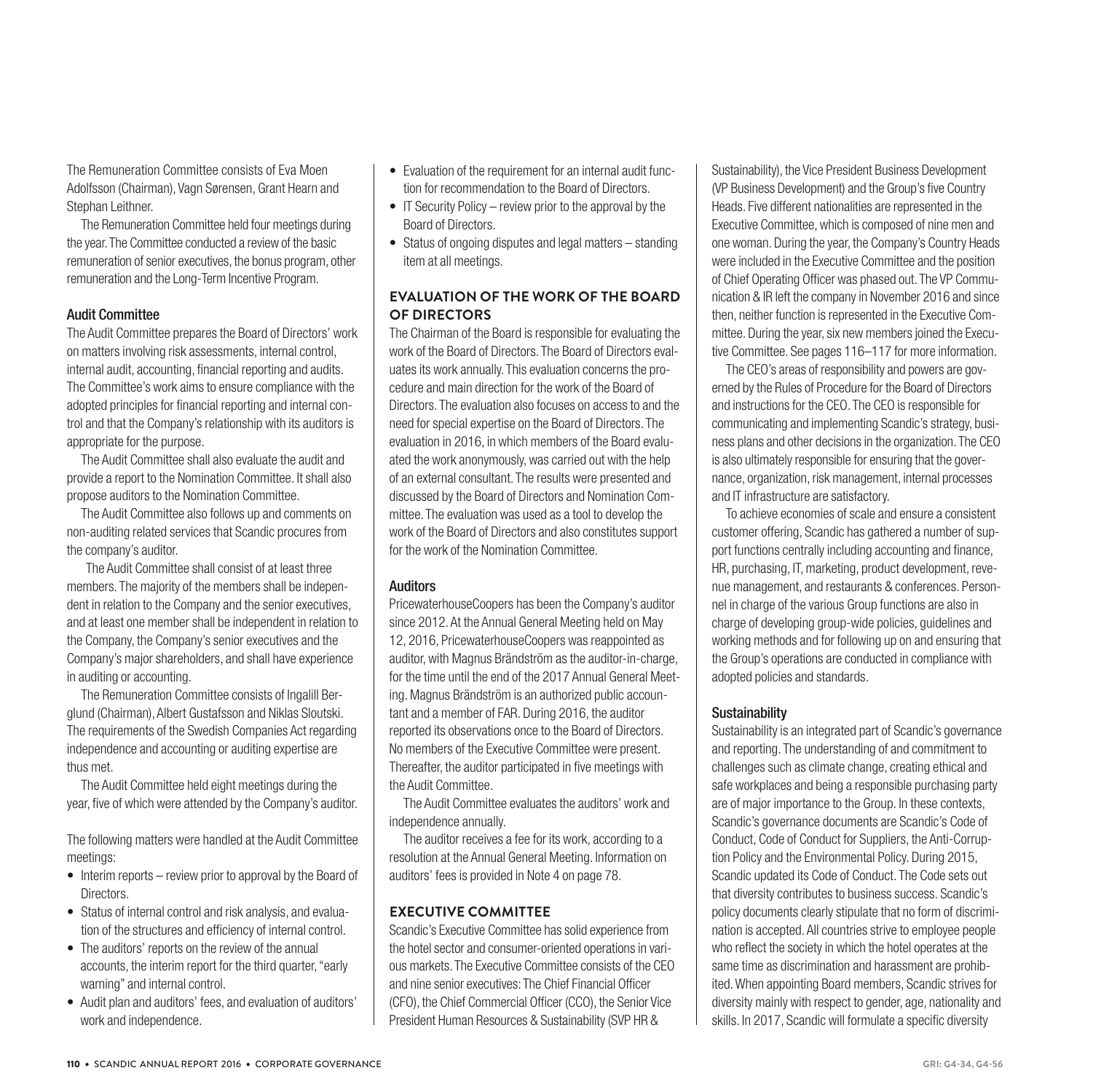policy. The Board of Directors has joint responsibility for sustainability. Within the Executive Committee, sustainability is delegated to the head of each function: the CFO is responsible for anti-corruption and supplier control and the SVP HR & Sustainability is responsible for reporting and ESG information, employment law, diversity and equality as well as for sustainability as a whole within the Company.

# **SIGNIFICANT EVENTS HANDLED BY THE CEO AND THE EXECUTIVE COMMITTEE IN 2016**

During the year, changes in the composition of the Executive Committee to include the Company's Country Heads were handled and the position of Chief Operating Officer was phased out. In addition, the Executive Committee handled work related to the approval of new leases and extensions of existing leases.

At the Annual General Meeting held on May 12, 2016, guidelines for remuneration and other terms of employment for senior executives, including the CEO, were adopted. These guidelines are only applicable to new employment agreements entered into between the Company and the respective senior executives, which is why there are employment agreements that were entered into before the guidelines were introduced that do not fully conform to the currently applicable guidelines.

# Guidelines for remuneration to the CEO and senior executives

Scandic's senior executives are the members of the Executive Committee. Following a resolution passed at the Annual General Meeting held on May 12, 2016, the following guidelines apply:

Scandic shall offer terms that are in line with market conditions and that enable the Company to recruit and retain the managers required to meet its short- and longterm targets. The remuneration to the CEO and senior executives may consist of a fixed salary, variable salary, pension and other benefits. The fixed salary of the CEO and the senior executives shall be commensurate with market conditions and reflect the demands and responsibility that the position entails, as well as individual performance. The variable salary of the CEO and the senior executives shall be based on the Company's fulfillment of criteria set in advance. The variable salary shall amount to no more than 60 percent of the fixed annual salary of the CEO and 35 to 50 percent of the fixed annual salary of other senior executives. Long-Term Incentive Programs



may be offered as a supplement to the above in order to create long-term commitment.

The pension benefits to the CEO and other senior executives shall chiefly consist of defined contribution pension schemes, but they may also be defined benefit schemes if required by a collective bargaining agreement. Fixed salary during notice periods and severance pay, including compensation for anti-competition restrictions, shall in aggregate not exceed an amount corresponding to the fixed salary for 18 months. The total severance pay for all members of the Executive Committee shall not exceed the fixed monthly salary for the remaining years until the employee reaches 65 years of age. Other remuneration may consist of customary benefits, such as health insurance, which shall not constitute a significant part of the total remuneration. Additional remuneration may be paid in extraordinary circumstances, provided such remuneration is intended to recruit or retain senior executives, and is then to be agreed upon in the individual case. Such extraordinary arrangements may include a lump sum cash payment or a benefit package in the form of a relocation allowance, income tax support and similar.

The Board of Directors has the right to deviate from the above-mentioned guidelines in individual cases if it is of the opinion that there are special reasons to do so. For more information, see Note 6 on pages 80–82.

# **Remuneration**

For information on remuneration to the CEO and senior executives, see Note 6 on pages 80–82.

#### Long-Term Incentive Program

At the Extraordinary General Meeting held on November 15, 2015, Scandic adopted a performance-based Long-Term Incentive Program, and another was adopted at the Annual General Meeting 2016. Terms and conditions for both programs are provided in Note 6 on pages 80–82.

# Guidelines for remuneration to senior executives before the 2017 Annual General Meeting

The Board of Directors has proposed that the Annual General Meeting 2017 adopt guidelines that in all material aspects correspond to the guidelines adopted at the Annual General Meeting 2016. The 2016 guidelines authorize the Board of Directors to deviate from the guidelines if, in an individual case, there are special circumstances justifying such. In February 2017, the Board of Directors resolved to approve that the CEO's fixed salary during the notice period together with his severance payment, including payment for restriction on competition, total an amount corresponding to the fixed salary for approximately 19 months, i.e. marginally above the 18 months set forth in the guidelines. The Board of Directors considered such a deviation justified considering that the CEO will be available to support his successor during the extended notice period.

# Resolved remuneration not yet payable

During 2017, the Company resolved on a lump sum payment of SEK 300,000 to be paid to a member of the senior management in order to retain expertise considered to be important to the Company. The remuneration is payable in 2018.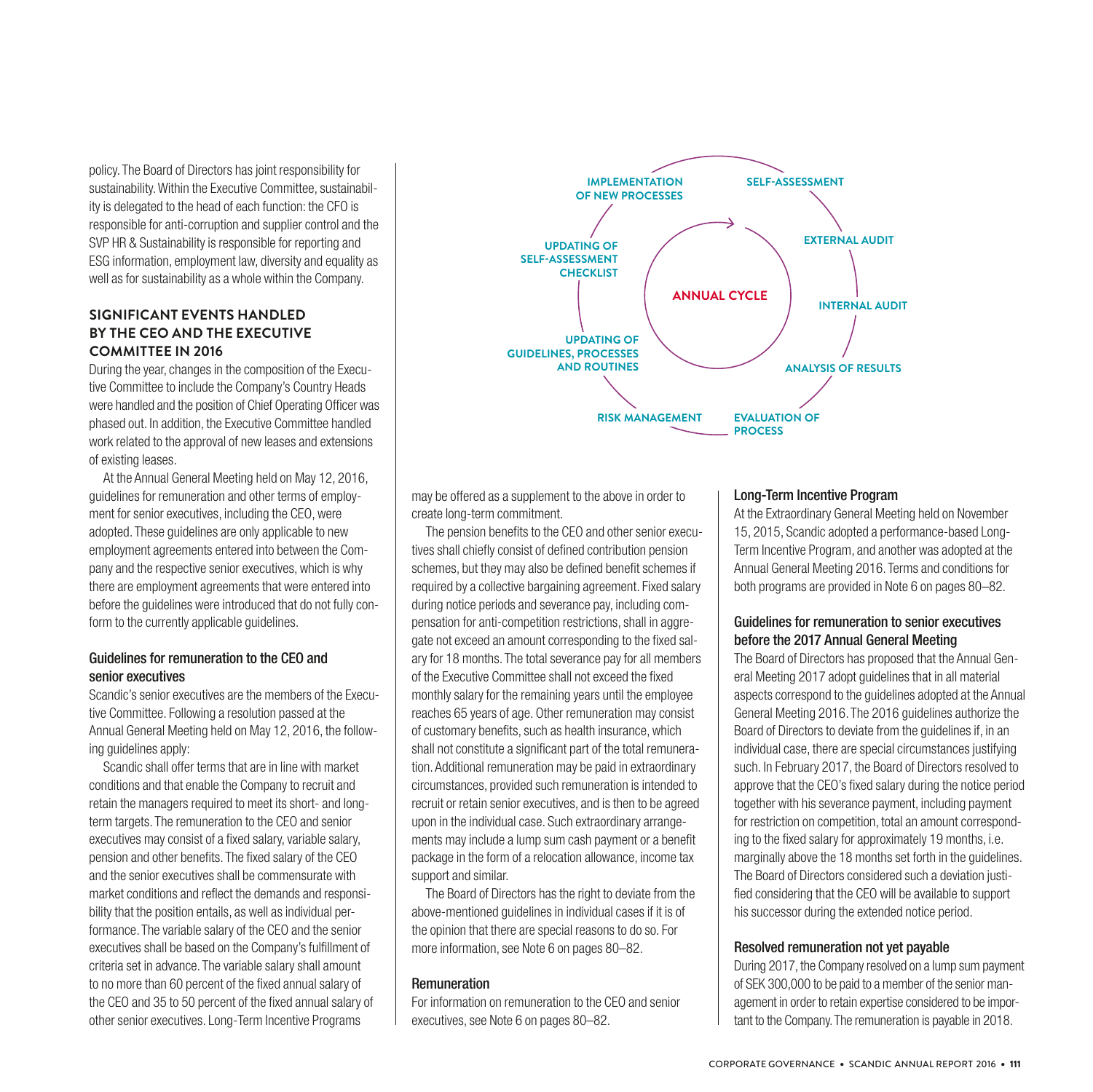# **THE BOARD OF DIRECTORS' REPORT ON INTERNAL CONTROL**

This description has been prepared in compliance with the Swedish Annual Accounts Act and the Swedish Corporate Governance Code (the "Code") and is therefore limited to internal control related to financial reporting. The report has not been reviewed by the Company's auditor.

According to the Swedish Companies Act and the Code, the Board of Directors is responsible for ensuring that internal control mechanisms are developed, communicated to and understood by the employees of Scandic who carry out individual control measures, and for ensuring that such control measures are carried out, monitored, updated and maintained.

Executives at all levels are responsible for ensuring that internal control mechanisms are established in their respective areas and that these controls achieve the desired results. Scandic's CFO is ultimately responsible for ensuring that the monitoring of and the work on Scandic's internal control are conducted in the format determined by the Board of Directors.

Scandic's structure for internal control is based on the COSO model, the framework of which is applied to Scandic's operations and conditions. According to the COSO model, a review and assessment is made within the areas of control environment, risk assessment, control activities, information and communication and monitoring activities. Based on this review, certain areas of development are identified and prioritized in the ongoing internal control work.

The procedures for internal control, risk assessment, control activities and monitoring of financial reporting have been devised to ensure reliable and relevant reporting and external financial reporting in accordance with the IFRS, applicable laws and regulations and other requirements of companies listed on the Nasdaq Stockholm exchange. This work involves the Board of Directors, the senior executives and other employees.

The manner in which the Board of Directors monitors and ensures the quality of internal control is documented in the adopted Rules of Procedure for the Board of Directors and the instructions for the Audit Committee. The Audit Committee's duties include evaluating the Company's structure and guidelines for internal control.

The financial reporting to the Board of Directors is carried out on a monthly basis, according to a format described in the CEO's instructions for financial reporting. The Company's CFO also conducts a review of the financial performance and latest forecast for the current year at each Board meeting. Drafts of interim reports are first presented to the Audit Committee for discussion and consideration at a committee meeting before they are presented to the Board of Directors for approval.

The internal financial reporting complies with a standardized format where a common set of definitions and key ratios is used for all subsidiaries and hotels. Reporting is carried out through a Group-wide reporting system that allows a high level of transparency and comparability of financial data. Financial performance is monitored through monthly reports from the subsidiaries and monthly reviews where members of the Executive Committee, the central accounting department and the relevant country management team participate. Detailed follow-up of key ratios for different parts of Scandic's hotel operations enables benchmarking between hotels and also provides information quickly on deviations in operating margins and operating profit/loss compared to the expected outcome. Detailed follow-up is an important tool for ensuring internal control.

Scandic uses "BINC" (Best in Class), which involves benchmarking key ratios for revenues, operational efficiency and customer satisfaction where key ratios per hotel are compared with other comparable hotels in a "BINC group." The purpose is to create a tool to identify good examples and stimulate learning and the development of best practices.

#### Control environment

The control environment forms the basis of internal control of financial reporting. An important element of the control environment is that channels for decision-making, authority and responsibility are clearly defined and communicated between different levels of the organization and that governance documents in the form of internal policies and guidelines are available. A good control environment is created through communication and training to ensure understanding of and compliance with policies the and regulatory frameworks. The control environment is strengthened by a positive corporate culture and the transparent and relevant monitoring of financial performance and key ratios at all levels in the Group.

#### Risk assessment

Internal control is based on a risk analysis. The risk analysis related to internal control and the risk of errors in the financial reporting form a part of the risk analysis that the Executive Committee performs and presents to the Board of Directors annually. This analysis identifies and valuates risks based on their likelihood of occurring and the potential impact of the incident on the operations and financial position of the Group. Thereafter, the Group's internal controls and control environment are evaluated and any gaps compared with the desired level of control are identified. An action plan aimed at reducing gaps is established where the value of reducing the risk is weighed against the cost of establishing and maintaining internal controls. Based on the risk analysis, control activities are designed aimed at reducing risk at a reasonable cost. The activities shall also contribute to improved internal procedures and operational efficiency.

#### Control activities

Scandic's internal control is based on the Company's established channels for decisions and the delegation and authorization procedures documented in governing policies and guidelines.

Control activities may be IT-based or manual. To the greatest extent possible, they shall be an integrated part of defined and documented processes and procedures.

A number of control activities that are common to all companies within the Group have been established. Some of these are implemented on the hotel level and some are implemented in the centralized accounting departments in each country. Control activities are described in Group-wide instructions.

#### Information and communication

The part of Scandic's governance documents in the form of policies, guidelines and manuals that involve financial reporting is chiefly communicated via monthly meetings, where all financial managers participate, and via the Group's finance handbook. The finance handbook is published on the intranet and is updated regularly based on changes in external requirements and in Scandic's operations.

Communication with internal and external parties is governed by a Communication Policy that provides guidelines on how such communication should be conducted. The purpose of the policy is to ensure compliance with all disclosure requirements in a correct and complete manner. Internal communication aims to make each employee understand Scandic's values and business operations. To achieve the aim of informed employees, work is carried out internally, whereby information is communicated regularly via the Group's intranet.

# Monitoring

Scandic's accounting functions are integrated through a common finance and accounting system and common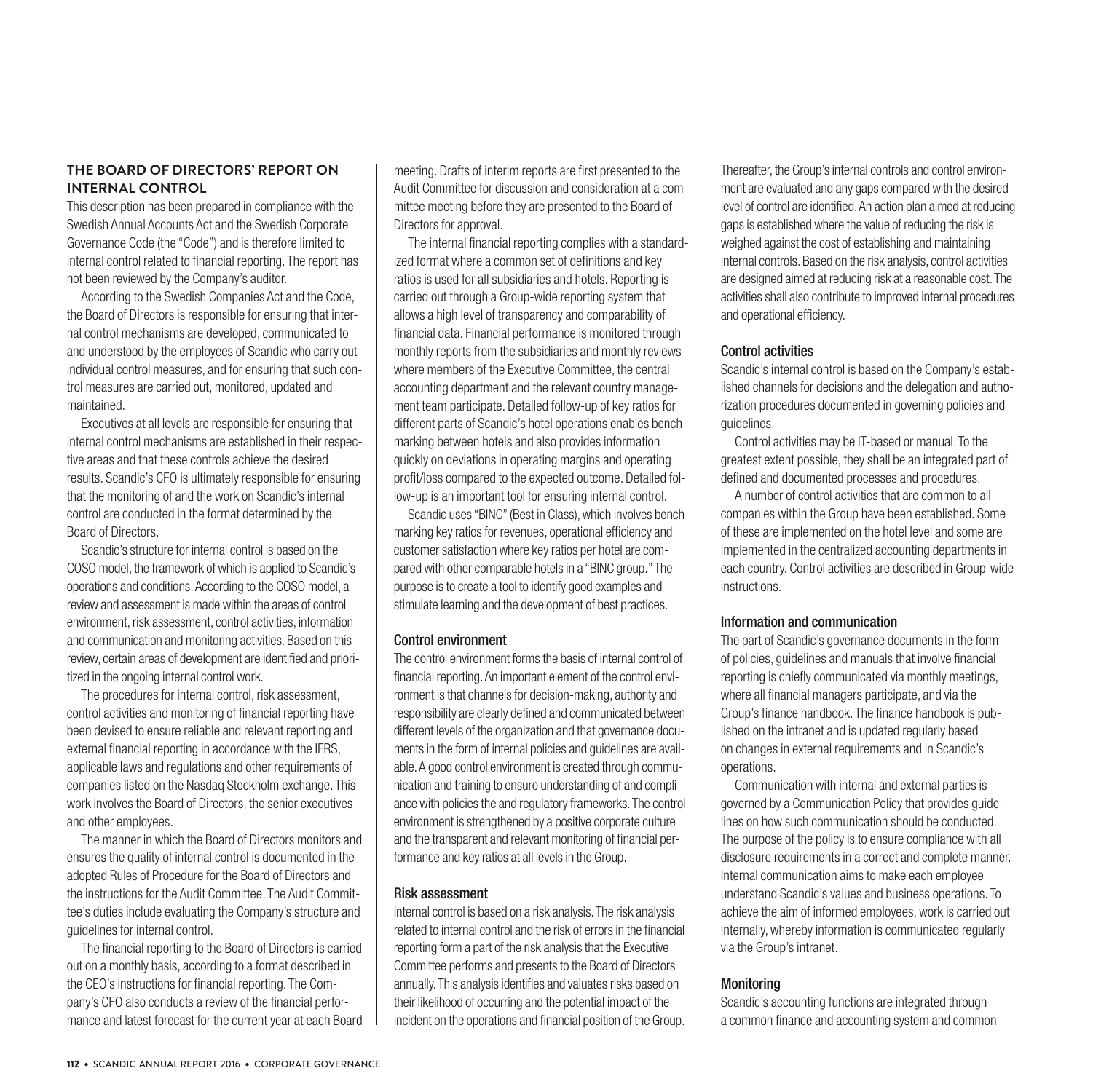accounting instructions. The Board of Directors and the Executive Committee regularly receive information on the Group's performance and financial position and the development of its operations. The efficiency of the internal control is evaluated annually by the Company and the Audit Committee. It is also reviewed by the external auditors. The result of the evaluation forms the basis for improvements to processes and controls for subsequent years.

Internal control at hotel and country levels is monitored through self-assessments and onsite audits.

- All hotels conduct self-assessments at least once a year based on a Group-wide checklist with mandatory and recommended controls.
- Internal audit visits are carried out by employees at the Company's central accounting department for a number of hotels per year. These involves a control checklist, spot checks within relevant areas and a general discussion with the hotel manager and department heads to ensure the understanding of and compliance with internal control.

The results of the self-assessments and onsite audits are reported by the local heads of finance to the management team of the country in question. The results are reported by the Group's CFO to the Audit Committee, together with a report of measures undertaken to improve internal control, if the results indicate that there is a need to do so either at the hotel level or generally.

 As part of their review, external auditors make additional hotel visits during which they test controls according to the internal checklist. The aim is that these onsite audits, from both Scandic's accounting department and the external auditors, shall cover approximately one-third of all hotels every year.

#### Internal audit

Based on the Audit Committee's evaluation, the Board of Directors has decided not to establish a separate internal audit function. The decision is based on the assessment that the existing process for internal control is well established, efficient and supported by a good control environ-

ment, a clear governance model and well-functioning regular financial monitoring. The Board of Directors evaluates the need for a special internal audit function on an annual basis.

#### Measures in 2016

Scandic continued to focus its risk analysis to gain a better understanding of the financial reporting and analysis. IT security was emphasized in the work of the Board of Directors and committees. Self-assessment for internal control was discussed regularly by the Audit Committee.

# **AUDITOR'S REPORT ON THE CORPORATE GOVERNANCE STATEMENT**

# To the general meeting of the shareholders in Scandic Hotels Group AB (publ), corporate identity number 556703-1702

#### **ENGAGEMENT AND RESPONSIBILITY**

It is the board of directors who is responsible for the corporate governance statement for the year 2016 on pages106–117 and that it has been prepared in accordance with the Annual Accounts Act.

### **THE SCOPE OF THE AUDIT**

Our examination has been conducted in accordance with FAR's auditing standard RevU 16 *The auditor's examination* 

*of the corporate governance statement*. This means that our examination of the corporate governance statement is different and substantially less in scope than an audit conducted in accordance with International Standards on Auditing and generally accepted auditing standards in Sweden. We believe that the examination has provided us with sufficient basis for our opinions.

# **OPINIONS**

A corporate governance statement has been prepared. Disclosures in accordance with chapter 6 section 6 the second paragraph points 2–6 the Annual Accounts Act and chapter 7 section 31 the second paragraph the same law

are consistent with the annual accounts and the consolidated accounts and are in accordance with the Annual Accounts Act.

Stockholm, April 4, 2017 PricewaterhouseCoopers AB

Magnus Brändström Authorized Public Accountant Auditor in charge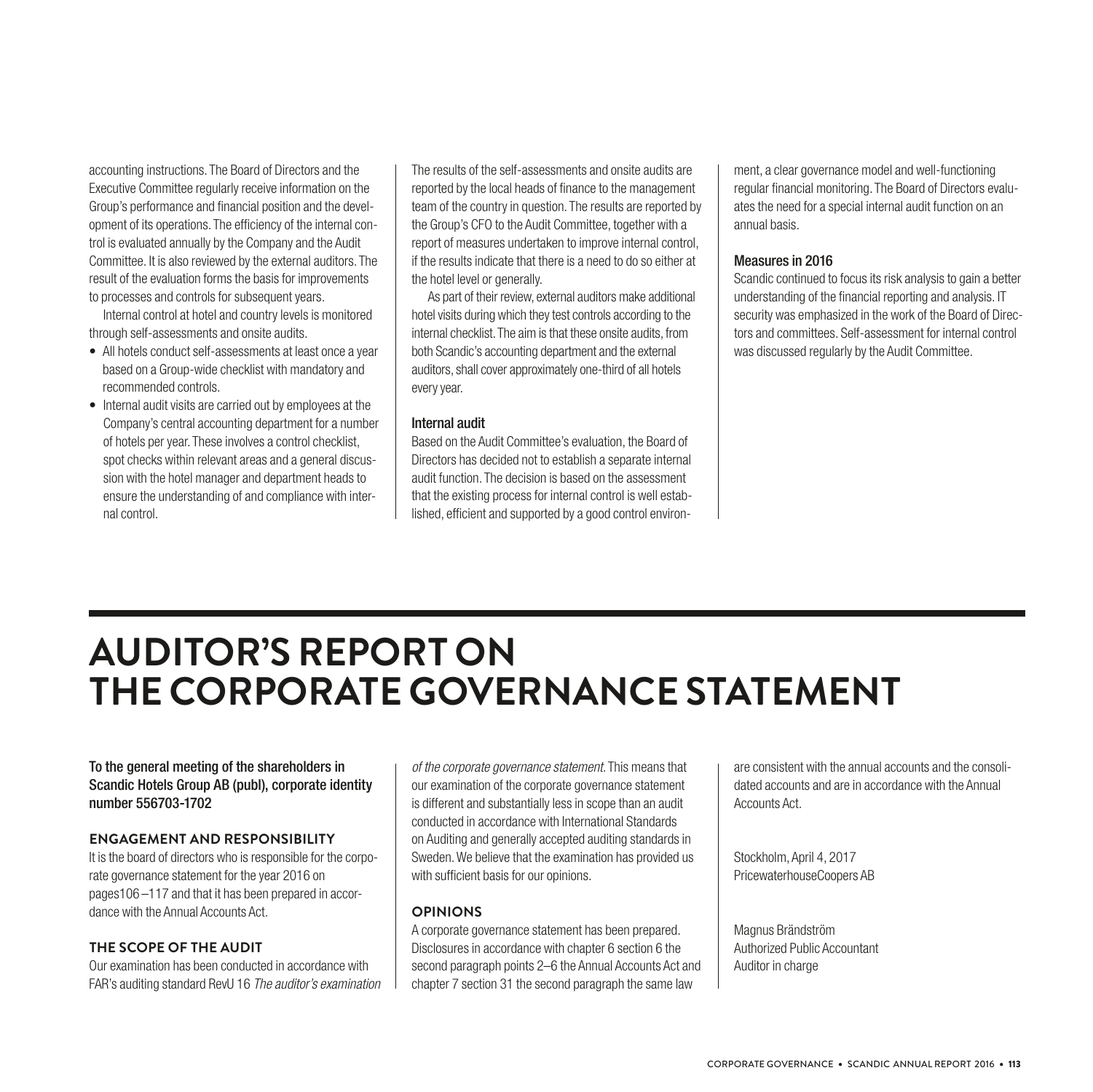# **BOARD OF DIRECTORS**



#### VAGN SØRENSEN Chairman of the Board of Directors since 2007. Member of the Remuneration Committee.

Born: 1959. Danish citizen.

#### Education:

Master of Business Administration from Aarhus University, Denmark.

#### Other current assignments:

Chairman of the Board of F L Smidth A/S, SPP Group Plc and Tia Technology A/S. Deputy Chairman of the Board of Nordic Aviation Capital A/S. Board member of Air Canada, Braganza AB, CP DYVIG A/S, JP/Politikens Hus, Royal Caribbean Cruises Ltd, CHEP Aerospace and VFS Global.

#### Previous assignments:

CEO of Austrian Airlines Group 2001–2006, Executive Vice President and Deputy CEO of Scandinavian Airlines Systems 1984–2001. Chairman of the Board of TDC A/S and KMD A/S. Deputy Chairman of DFDS A/S and Board member of **VEGA** 

Number of shares in Scandic: 60, 676



EVA MOEN ADOLFSSON Member of the Board of Directors since 2014. Chairman of the Remuneration Committee.

Born: 1960. Swedish and American citizen.

#### Education:

Master of Business Administration from University of Gothenburg, Sweden.

#### Other current assignments:

President & CEO of Resia Travel Group AB and Board assignments in companies within the Resia Group. Board member of Svenska Resebyråföreningens Service AB and Västsvenska Handelskammaren Service AB.

#### Previous assignments:

General Manager, Scandic Rubinen; General Manager, Scandinavian Service Partner; CFO, Radisson SAS Park Avenue Hotel and CFO, AVAB Elektronik.

Number of shares in Scandic: 3,134



INGALILL BERGLUND Member of the Board of Directors since 2016. Chairman of the Audit Committee.

Born: 1964. Swedish citizen.

Education: Special advanced course in economics, Frans Schartau Business

Institute. Other current assignments: Self-employed. Board member of Veidekke ASA, AxFast AB and Handelsbanken Regionbank Stockholm. Member of Balco Group AB, Juni Strategi and Analys AB.

Previous assignments: President and CFO at Atrium Liungberg AB. Twenty years of experience from the real estate sector.

Number of shares in Scandic: 3,000



PER G. BRAATHEN Member of the Board of Directors since 2007.

Born: 1960. Norwegian citizen.

MBA from Schiller University London, UK.

Other current assignments: Chairman of the Board of Braathens

Regional Airlines (BRA), Bramora Ltd and Scenorama AS. Chairman of the Board and CEO of Braganza AB. Board member of Wayday Travel AS.

Previous assignments: Chairman of the Board of Braganza AS, Escape Travel A/S, Europa Reiser A/S and SunHotels AG. Board member of Arken Zoo Holding AB, Ticket Leisure Travel AB and Ticket

Number of shares in Scandic: 14,925 (through companies)

Biz AB.



ALBERT GUSTAFSSON Member of the Board of Directors since 2016. Member of the Audit Committee.

Born: 1977. Swedish citizen.

Education: Bachelor of Commerce from Gothenburg School of Business, Economics and Law.

Other current assignments: Partner at EQT Partners AB. Board member of Frostbite Holding AB and Dometic Group AB (publ).

Previous assignments: Board member of GG Holding AB and Granngården AB. Employed by Lehman Brothers International Europe Ltd.

Number of shares in Scandic: –



GRANT HEARN Member of the Board of Directors since 2014. Member of the Remuneration Committee.

Born: 1958. British citizen.

Education: Diploma in Hotel and Tourism Management, Shannon College of Hotel Management, Ireland.

Other current assignments: Chairman of the Board of Amaris Hospitality, Shearings Holidays Ltd and The Hotel Collection.

Previous assignments: Board member of London & Partners Ltd, Thame and London Ltd, TLLC Group Holdings Ltd and Travelodge Hotels Ltd.

Number of shares in Scandic: 3,000

Education: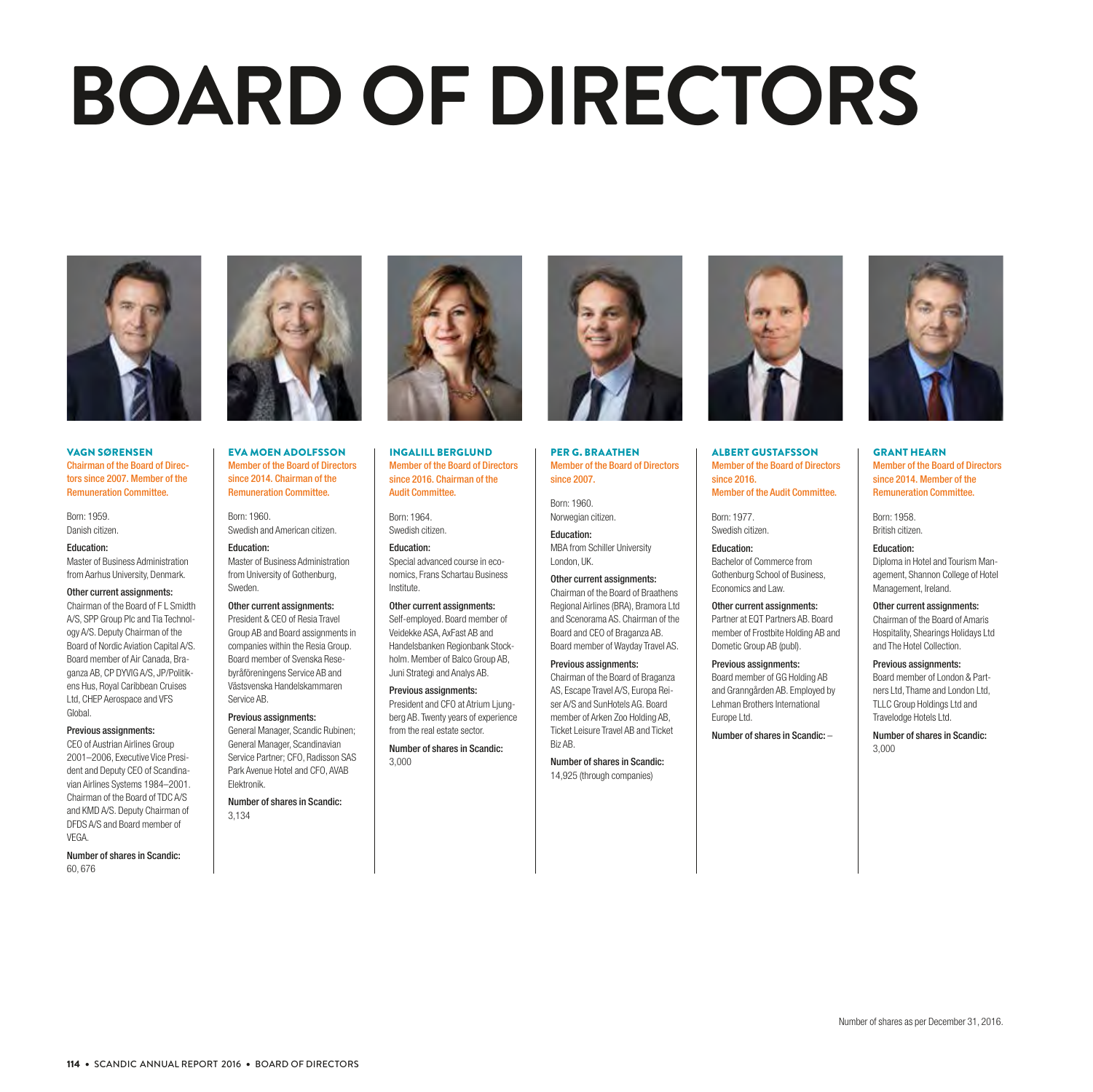

#### LOTTIE KNUTSON Member of the Board of Directors since 2015.

Born: 1964. Swedish citizen.

Education: Bachelor from the Department of Media Studies, Stockholm University, Sweden. Diplôme de l'Université Paris IV.

#### Other current assignments:

Board member of Actic AB, Cloetta AB, Stena Line BV, STS Alpresor AB, Swedavia AB, Careereye Online Group AB and Wise Group AB.

#### Previous assignments:

Board member of H&M Hennes & Mauritz AB and TUI Nordic Holding AB.

Number of shares in Scandic: 3,134



STEPHAN LEITHNER Member of the Board of Directors since 2016. Member of the Remuneration Committee.

Born: 1966. Austrian citizen.

Education: PhD Business Administration, St. Gallen University, Switzerland.

Other current assignments: Partner at EQT Partners in Germany.

Previous assignments: Several senior positions and directorships within Deutsche Bank AG and Partner of McKinsey & Company Inc in Germany.

Number of shares in Scandic: –

Member of the Board of Directors since 2016. Born: 1973. Swedish citizen. Education:

**CHRISTOFFER** LUNDSTRÖM

Bachelor of Arts, Webster University and Hotel Management Diploma, HOSTA.

#### Other current assignments:

Owner and President of the investment company RCL Holding AB. Board member of Collector AB, Feelgood Svenska AB, Rasta Group AB, Provobis Invest AB, Harrys Pubar AB, RCL Holding AB, KL Capital AB, Future Pawnbroker AB and Tableflip Entertainment AB. Chairman of the Board of AM Brands AB and member of the Nomination Committee of Betsson AB and NetEnt AB.

Number of shares in Scandic: 205,219



NIKLAS SLOUTSKI Member of the Board of Directors since 2011. Member of the Audit Committee.

Born: 1976. Swedish citizen.

#### Education:

Master of Business Administration, Stockholm School of Economics, Sweden and postgraduate certificate in Business Administration, Edinburgh Business School, UK. Courses in law and financial instruments from Stockholm University, Sweden and Harvard University, USA.

Other current assignments: CEO and Board member of Accent Equity Partners AB. Chairman of the Board of Hoist Group Holding AB. Board member of RenoNorden ASA, Northpaw Capital AB and Southpaw Capital Equity Partner AB.

Number of shares in Scandic: –



FREDRIK WIRDENIUS Member of the Board of Directors since 2015.

Born: 1961. Swedish citizen.

#### Education:

Master of Science in Engineering, KTH Royal Institute of Technology, Stockholm, Sweden.

Other current assignments: CEO of Vasakronan AB. Board member of RICS Sweden.

Previous assignments: Board member of Vasakronan AB.

Number of shares in Scandic: 3,134



JAN WALLMARK Member of the Board of Directors since 2015. Employee representative.

Born: 1951. Swedish citizen.

Education: IHM Business School, Stockholm, Sweden.

Other current assignments: Employee within Scandic's hotel operations.

Number of shares in Scandic: –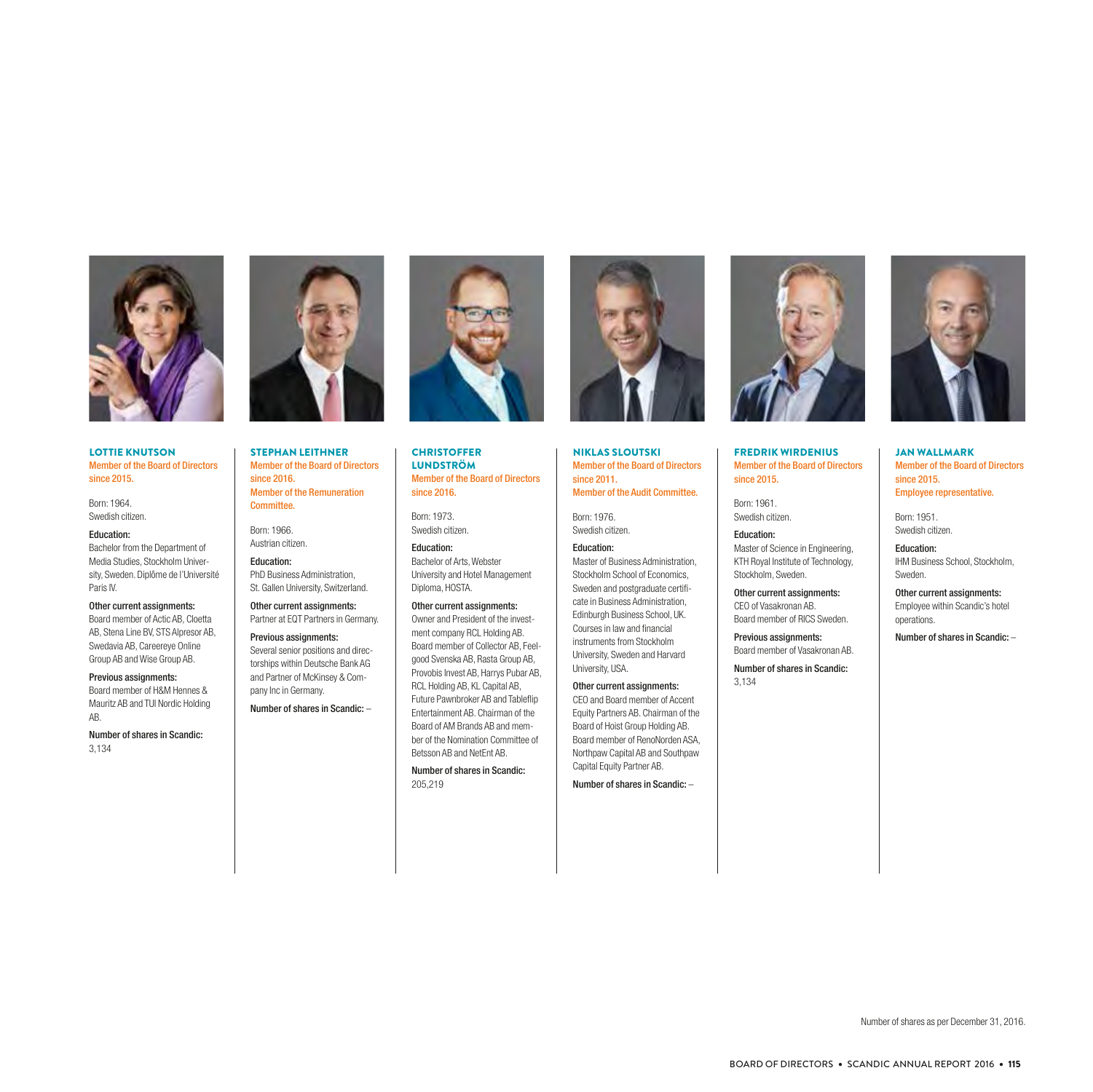# **EXECUTIVE COMMITTEE**



Standing, from left to right: Linda Eriksson, Jens Mathiesen, Frank Fiskers, Thomas Engelhart, Svein Arild Steen-Mevold, Aki Käyhkö. Sitting, from left to right: Jesper Engman, Jan Johansson, Michel Schutzbach, Peter Jangbratt, Lena Bjurner.